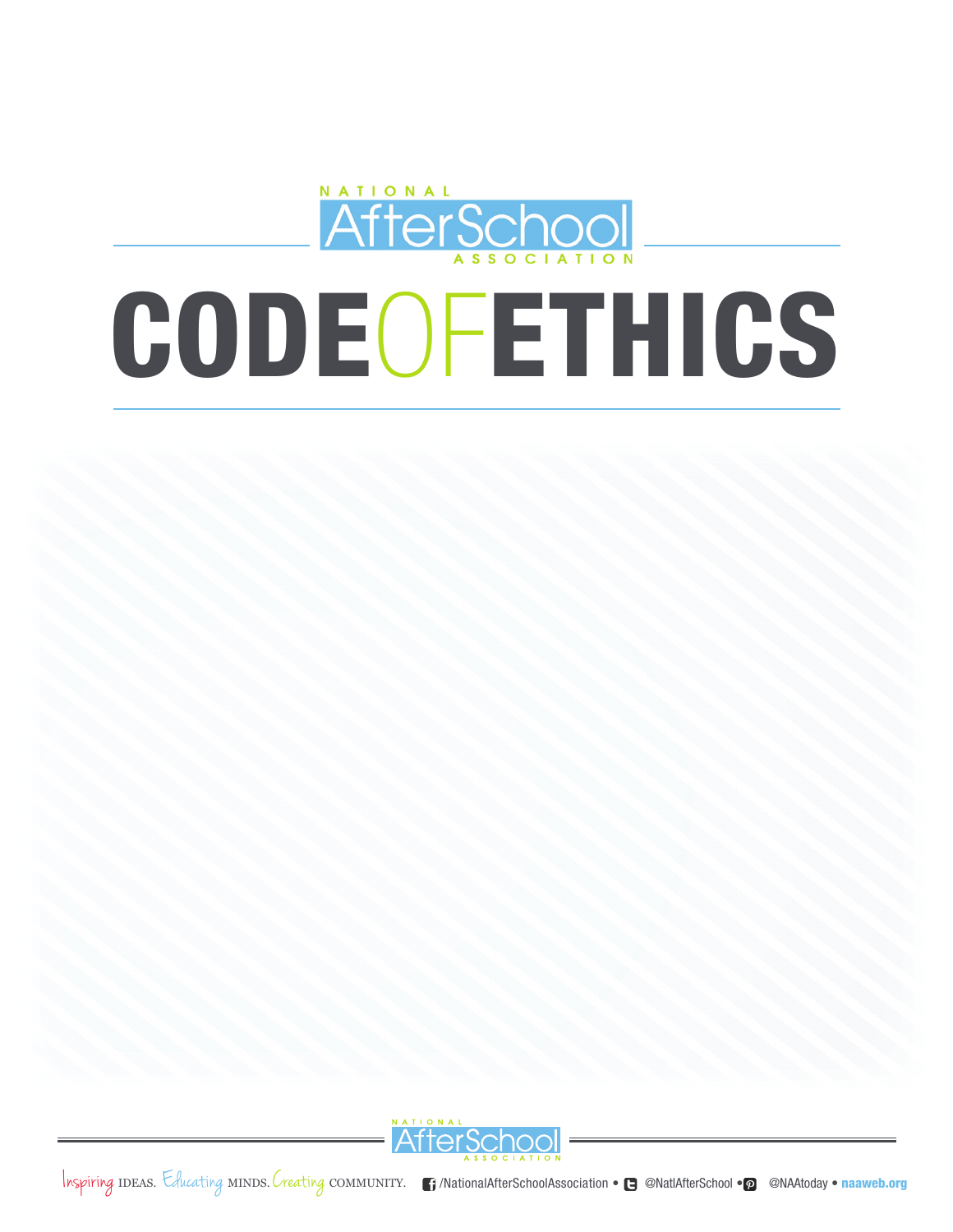

| <b>Acknowledgments and Contact Information</b>                    |
|-------------------------------------------------------------------|
| Introduction                                                      |
| <b>Conceptual Framework and Basic Assumptions</b>                 |
| <b>Key Definitions</b>                                            |
| <b>Statement of Ethical Conduct for Afterschool Professionals</b> |
| <b>Code of Ethics for the Afterschool Professional</b>            |
| I. Ethical Responsibilities to Children and Youth                 |
| <b>II. Ethical Responsibilities to Families</b>                   |
| <b>III. Ethical Responsibilities to Colleagues</b>                |
| IV. Ethical Responsibilities to Community and Society             |
| <b>References and Bibliography</b>                                |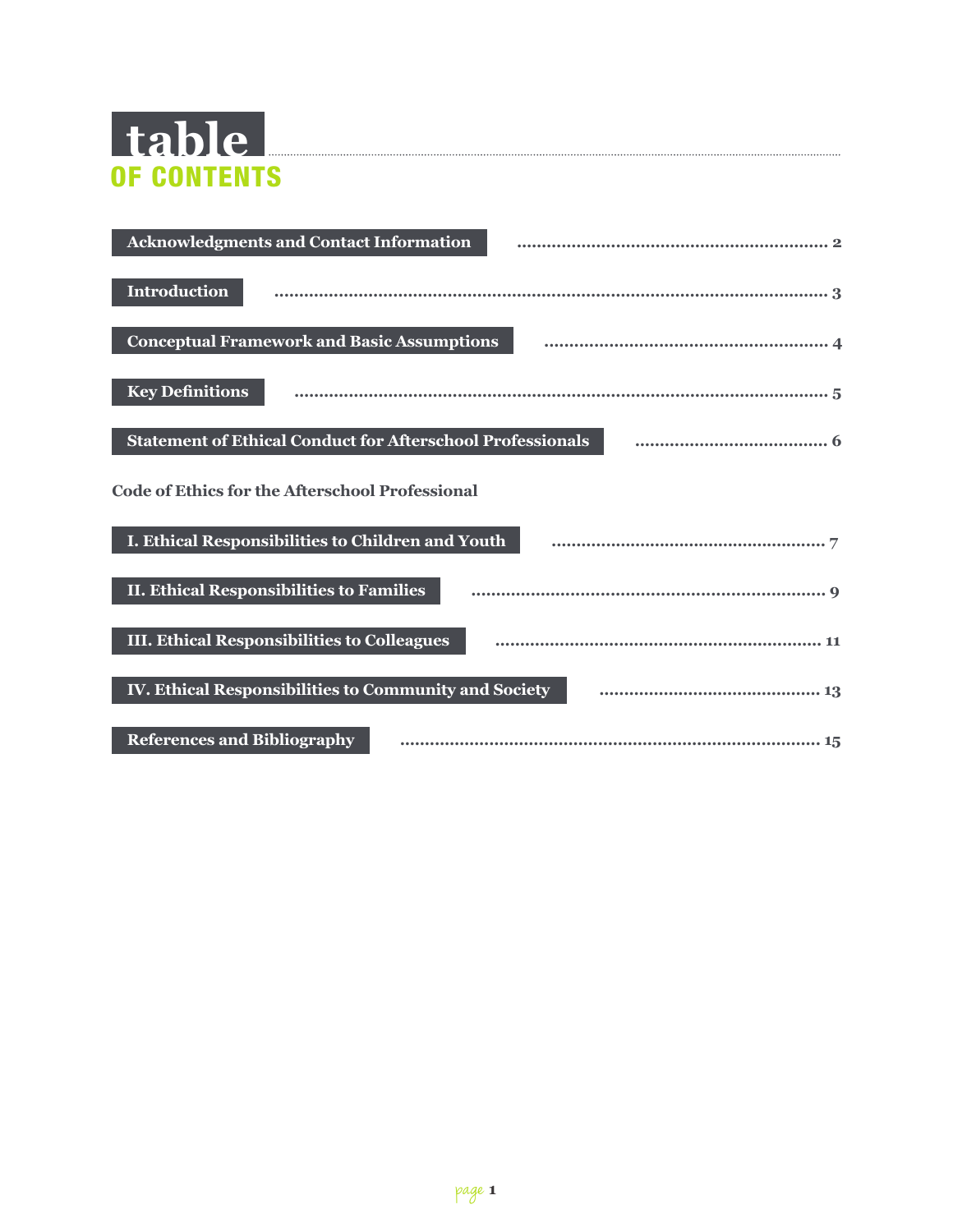#### $\{$  ACKNOWLEDGEMENTS  $\}$

The National Afterschool Association would like to acknowledge the Ohio Afterschool Association (OAA) in their role in developing the initial draft of the Code of Ethics. The Ohio team members, lead by Christine Schmidt were Teresa Gagnon, Lucy Goodkin, Donna Holland, Leslie Mitchell and Linda Loshe Smith. The initial Code of Ethics draft was peer reviewed by more than 100 afterschool professionals across Ohio.

The National Afterschool Association formed a national committee to review and edit the Ohio document. The National Committee co-chaired by Eddie Santiago and Christine Schmidt included Deborah Chase, Selma Goore and Denise Sellers. Once this document was reviewed and approved by the NAA board, it was disseminated to state affiliate leaders and NAA members for review.

When developing this Code of Ethics, both the Ohio and national teams reviewed several Codes of Ethics from child-serving organizations as well as national membership organizations. A special thanks goes to Concordia University, St. Paul, Minnesota, the National Association for the Education of Young Children, the National Staff Development Counsel and the National Recreation and Parks Association for their progressive work that served as a reference and inspiration.

NAA has taken reasonable measures to develop the Code in a fair, open, unbiased and objective manner, based on currently available data. However, further research or developments may change the current state of knowledge. Neither NAA nor its officers, directors, members, employees nor agents will be liable for any loss, damage or claim with respect to any liabilities, including direct, special, indirect or consequential damages incurred in connection with the Code or reliance on the information presented.

#### **Contact Information:**

#### **The National Afterschool Association**

2961A Hunter Mill Rd. #626 Oakton, VA 22124

www.naaweb.org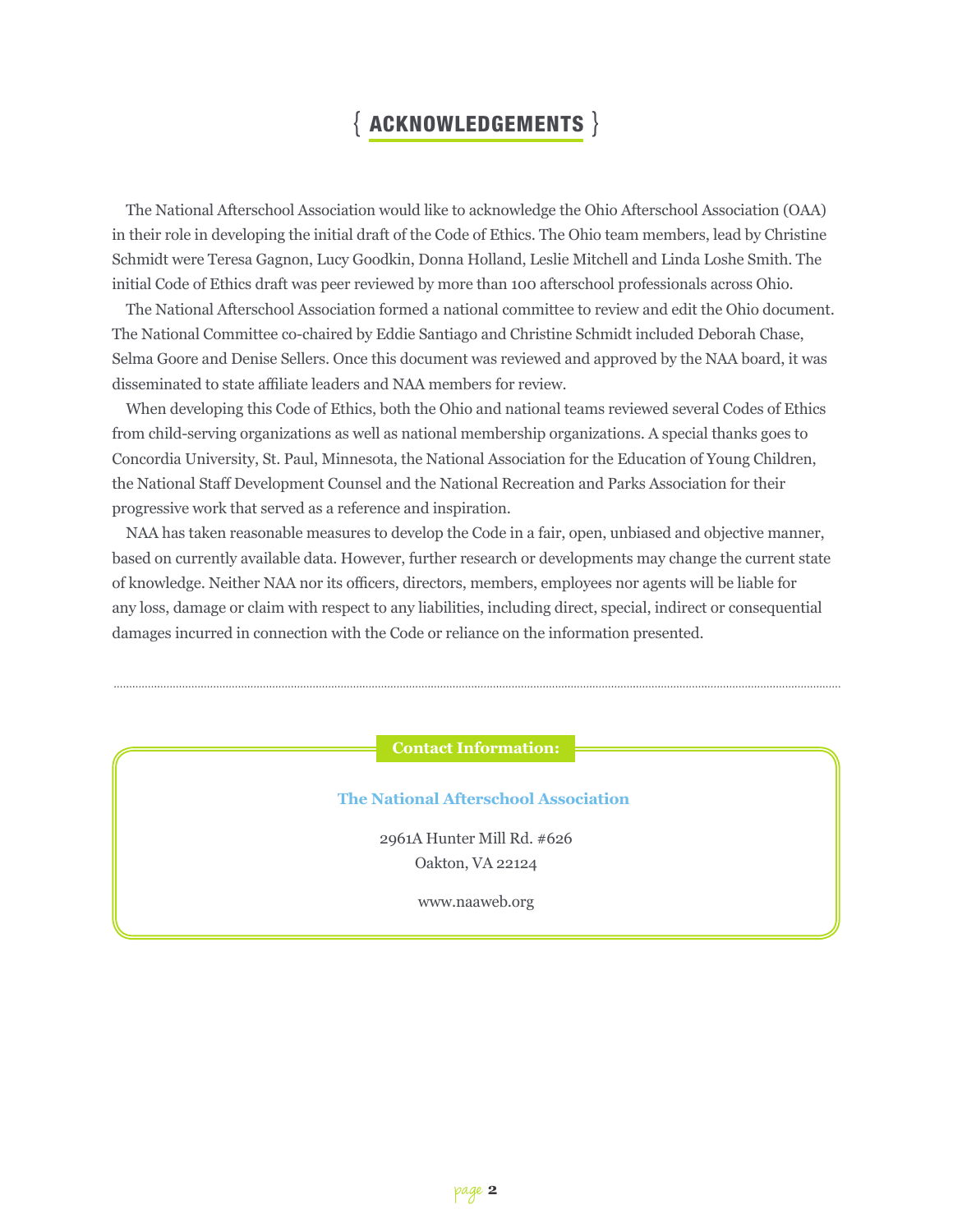#### $\{$  INTRODUCTION  $\}$

The National Afterschool Association (NAA) has provided leadership in fostering the expansion and inclusion of quality afterschool programming across the nation. NAA has stressed the value of afterschool programming for the individual positive growth and development of children ages 5-18. Its members are dedicated to the common cause of assuring that all children and youth ages 5-18, regardless of abilities, have the opportunity to find accessible, quality afterschool programming efficiency, effectiveness and fiscal responsibility are integrated within the sections while avoiding any activity that is in conflict with the performance of job responsibilities.

The NAA Code of Ethics sets standards of conduct for the afterschool professional. It was designed as a resource to assist the afterschool professional in understanding the ethical responsibilities inherent in providing afterschool programs for children ages 5-18. The following document has two sections that can be used

The purpose of the NAA Code of Ethics is to raise awareness of our personal commitment to ethical conduct as we carry out our professional responsibilities, conforming to accepted professional standards of conduct. Our Code of Ethics adheres to the highest standards of integrity and honesty in all public and personal activities to inspire public confidence and trust in the afterschool profession.

that meets the positive growth and development needs of the individual child and the family. Members of NAA are encouraged to support the efforts of the Association and profession by supporting state affiliate and national activities and participating in continuing education opportunities, certification and accreditation.

The Association has consistently affirmed the importance of well-informed and professionally trained personnel to continually improve the implementation of afterschool programs.

This document outlines personal and professional excellence, and encourages the professional development of those working in the afterschool field. The highest standards of professional competence, fairness, impartiality, separately or together. The first document, Statements of Ethical Conduct for Afterschool Professionals, is a brief overview expressed in broad statements to guide sound, ethical decision- making. These statements provided a framework for the creation of the second document, the NAA Code of Ethics. The NAA Code of Ethics is divided into four sections that outline the ethical responsibilities the afterschool professional has towards children, families, colleagues and the community. The NAA Code of Ethics is intended to define the principles and practices that guide ethical decision-making strategies of afterschool professionals to ensure safe, nurturing environments and positive relationships for children and youth.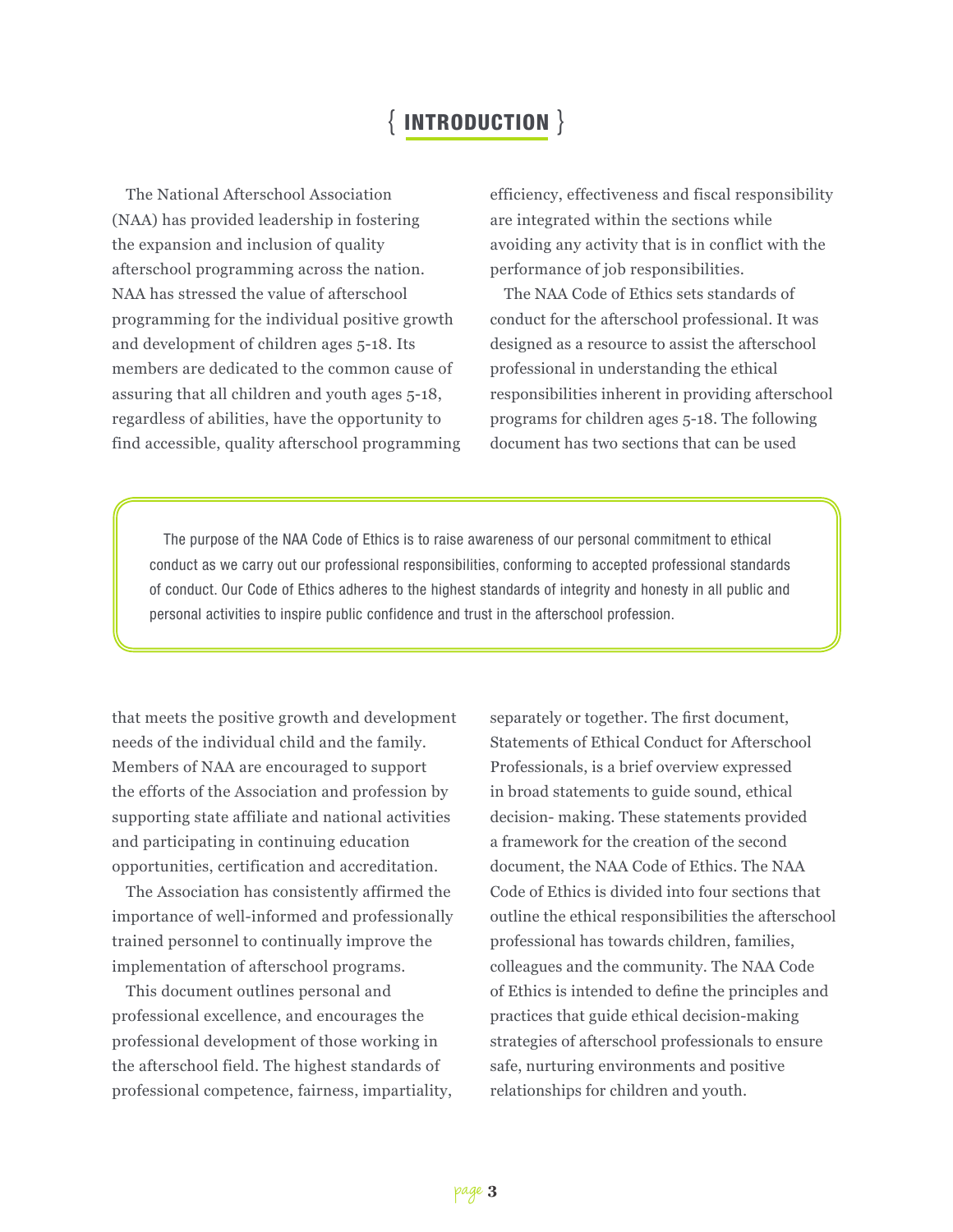#### { CONCEPTUAL FRAMEWORK }

The Afterschool Code of Ethics sets forth a set of professional responsibilities that focus on four sections: (**1**) Children, (**2**) Families, (**3**) Colleagues and (**4**) Community and Society. Each section outlines the responsibilities the afterschool professional strives for in building the relationships mentioned above. The set of principles outlined in this document are meant to establish a framework that outlines the conduct of the afterschool professional while the set of practices is meant to provide guidance when ethical dilemmas occur. Although this document provides a framework and guidance for addressing ethical dilemmas, it is understood that the afterschool professional at all times needs to combine the material in this document with sound professional judgment. Similarly, the Code of Ethics is not meant to substitute for or replace any established organizational policies and procedures.

Each section outlines the core responsibilities of the afterschool professional and practices for a given relationship. This approach is meant to strengthen and affirm our commitment to the core values of the field of Afterschool. Afterschool professionals who face ethical dilemmas are encouraged to use this Code of Ethics as a guide to resolve conflicts with the best interest of the child in mind while maintaining the core values outlined in this document.

#### { BASIC ASSUMPTIONS }

#### **Assumption I**

Ethical dilemmas will occur.

#### **Assumption II**

The manner in which ethical situations are handled has a direct impact on the individuals involved.

#### **Assumption III**

Real life ethical dilemmas are rarely easy. Often the best ethical course of action to take is not obvious. One important value may contradict another. It is our professional responsibility to work with those involved to find the most ethical action to take.

Above all we will bring NO harm to any child. We will participate in practices that respect and do not discriminate against any child by denying benefits, giving special advantages or excluding from program activities on the basis of his or her race, ethnicity, religion, gender, sexual orientation, national origin, language, ability or their status, behavior or family beliefs.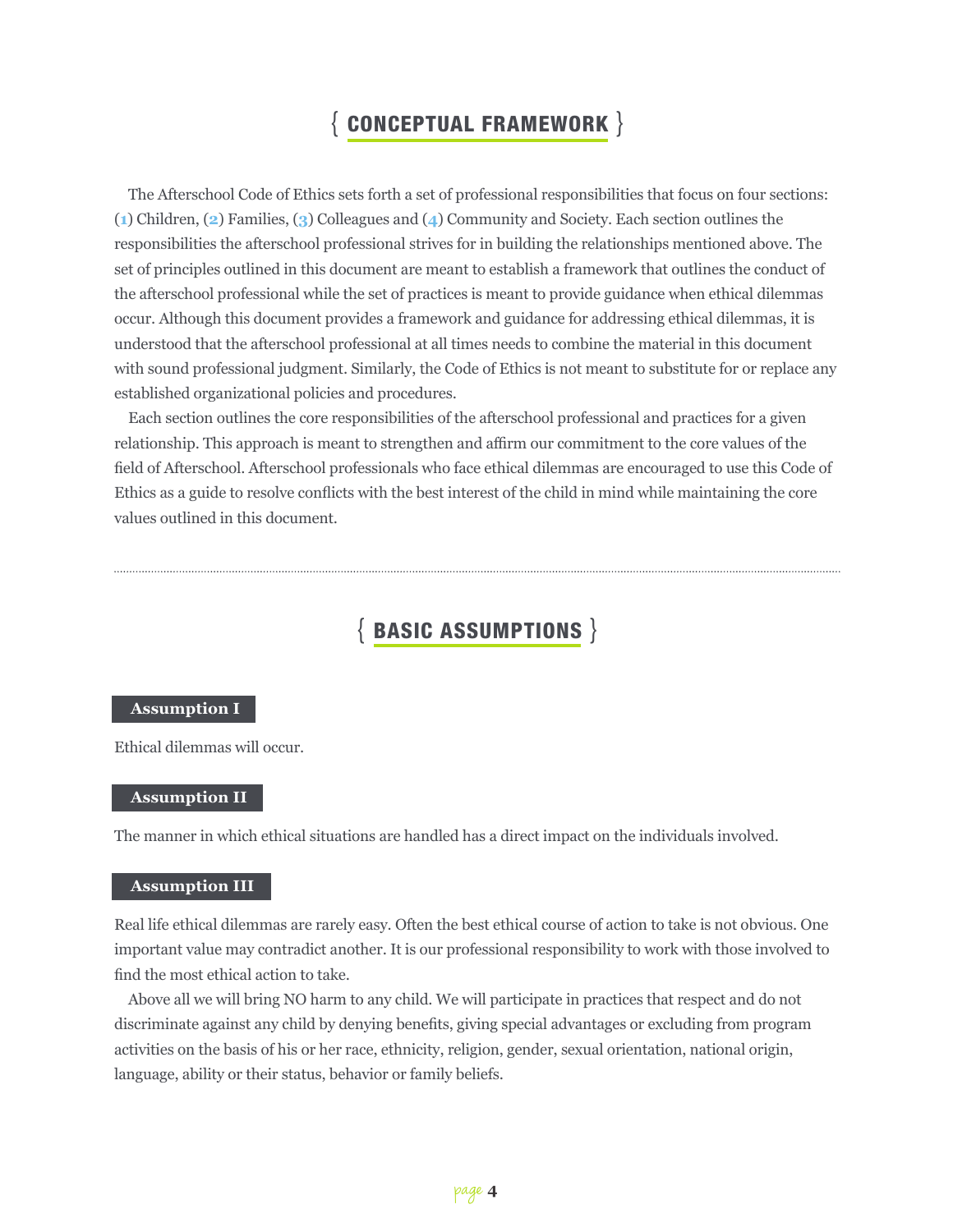# $\{$  KEY DEFINITIONS  $\}$

**AFTERSCHOOL** is defined as before school, after school, school vacations/holidays and summer.

AFTERSCHOOL PROGRAMMINGis defined as any organized program provided for children and youth ages 5-18 during a time when they are not in school.

AFTERSCHOOL PROFESSIONALS are those individuals who work in any organized program for children and youth ages 5-18 during a time when they are not in school.

CORE VALUES are ethical behaviors that are rooted in the history of our field and grounded in research and best practices in afterschool programming.

**ETHICS** is defined as the responsibility to intentionally choose what is right, moral and just in practice and in principle.

**FAMILY** includes all persons whom are responsible for and involved with the child/youth and who the child/youth identifies as having significant impact in their lives.

PRINCIPLES are fundamental codes of conduct.

**PRACTICE** is systematically putting the principles into action in afterschool programming by the afterschool professional.

Afterschool professionals provide programming in a variety of settings that offer a wide range of activities and programming for children ages 5- 18. Those who provide services to the afterschool child and youth operate on a central core of beliefs that each child needs to be treated as an individual and deserves caring professionals who provide a safe, nurturing environment. These environments are planned with the child in mind and encourage independence, exploration, a feeling of self-worth and provide activities and events that create opportunities for social-emotional growth, recreational and educational learning. The afterschool professional needs to work in the best interest of the child.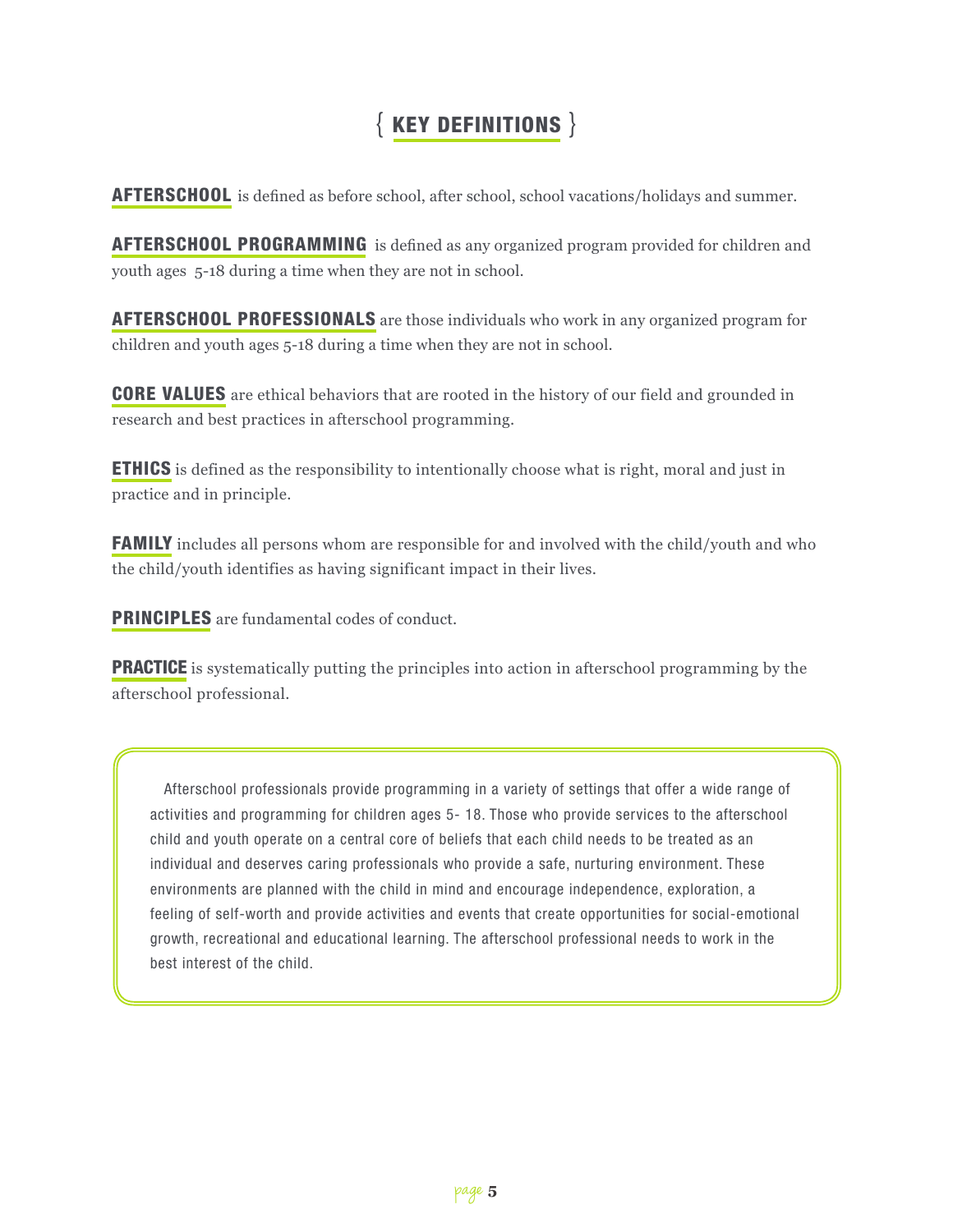## $\{$  statement of ethical conduct for afterschool professionals  $\}$

#### **The Afterschool Professional shall:**

- Demonstrate the highest standard of individual conduct, personal accountability, trustworthiness, integrity, fairness, consideration of the rights of others and the highest principles of good business practices and relationships.
- Understand that every individual is a unique and valuable asset to the afterschool community.
- Design environments and activities based on the knowledge of how children grow and learn.
- Develop programs that strive to build a strong community among children where play is maximized, children and youth are empowered, self-esteem and maturity is guided, and selfdiscipline is taught and encouraged.
- Provide opportunities that enhance individual uniqueness, positive choice, critical thinking, creativity, curiosity and a love of learning.
- Appreciate, support, encourage and respect close ties between the child and family.
- Recognize that understanding that children achieved their full potential when supported in the context of family, culture, community and society.
- Base all relationships with children and families on trust, respect and acceptance.
- Communicate openly and clearly with the afterschool community, staff, children and youth, families, hosts, employees and other professionals.
- Uphold basic principles of trust, honesty, integrity and respect in all professional and business practices.
- Serve as an advocate for children, their families and their teachers in the local community and society.
- Recognize how personal values, opinions and biases can affect professional judgment.
- Be committed to their own learning and professional development.
- Respect colleagues in afterschool programming and support them in maintaining the NAA Code of Ethics.
- Respect and protect the confidentiality of the child, families, colleagues, program and partner organizations and agencies.
- Honor the ideals and principles of the NAA Code of Ethics.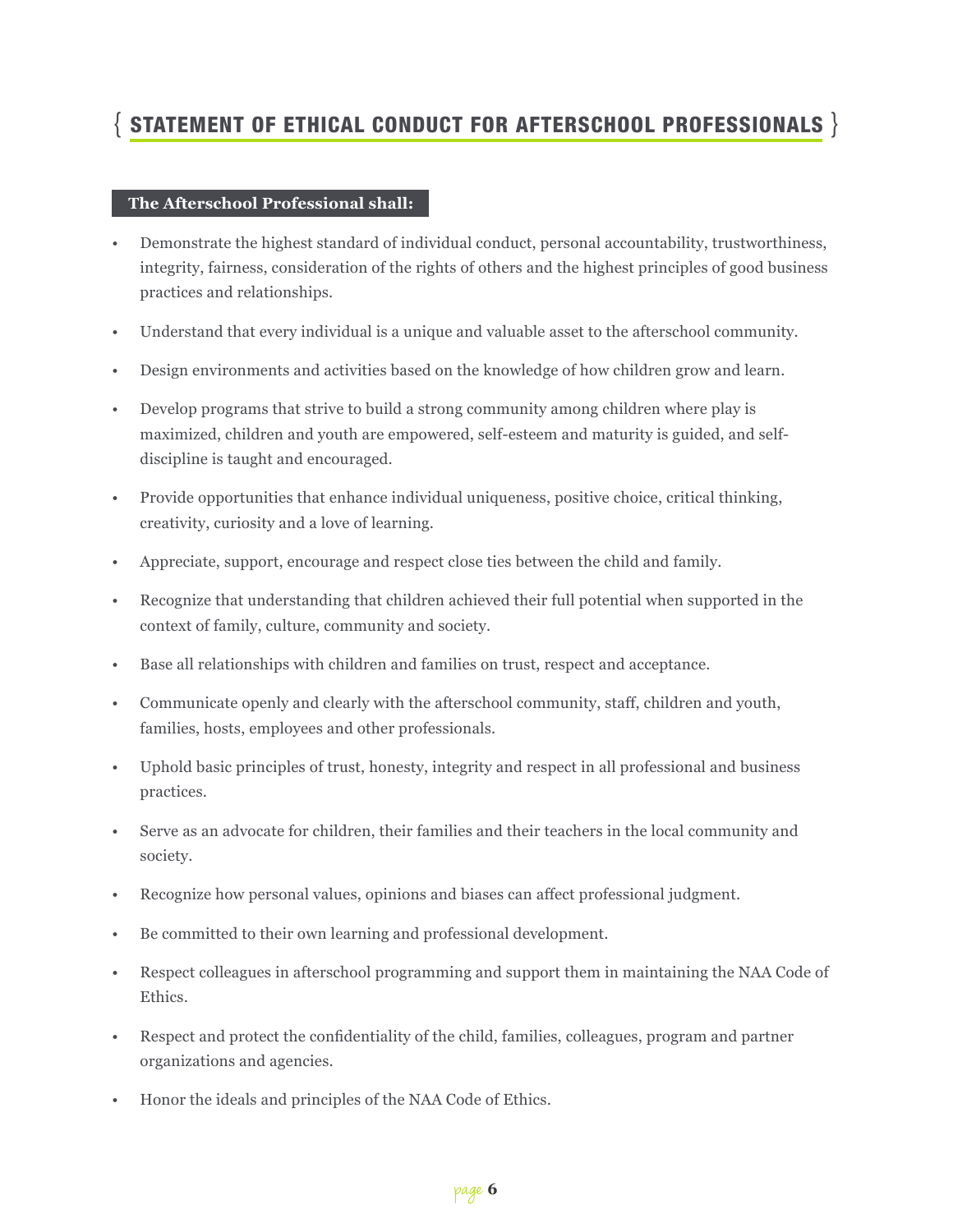# **section 1** ETHICAL RESPONSIBILITIES TO CHILDREN AND YOUTH

The school age years are a period of rapid growth and exploration for all children. Each child grows and develops at his or her own unique, individualized pace. It is the responsibility of afterschool programs to provide a safe, nurturing and enriching environment where all children can develop their cognitive, physical, emotional and social competencies to the fullest extent possible.

#### **We dedicate ourselves to these principles:**

**P-1.1** Expand our understanding of children and youth ages 5-18 by staying current with the knowledge related to afterschool programming and demonstrate this knowledge within the afterschool program.

**P-1.2** Allow children and youth to participate in planning the environment and activities that assist in individual growth in social, emotional, physical and cognitive development.

**P-1.3** Appreciate and honor the uniqueness and potential of each child or youth.

**P-1.4** Support and respect the child's and their family's race, ethnicity, gender, ability, religion and socioeconomic status.

**P-1.5** Ensure that each child has opportunities to build positive relationships based on trust, honesty and respect.

**P-1.6** Ensure that each child will have access to the most appropriate programs and resources in the most inclusive environment possible.

**P-1.7** Protect the safety, health, and nutrition of each child within the program.

**P-1.8** Ensure that confidentiality is maintained unless the well being of a child is in question.

**P-1.9** Work as a team with families, staff and schools to set goals for each child, working with outside specialists when necessary.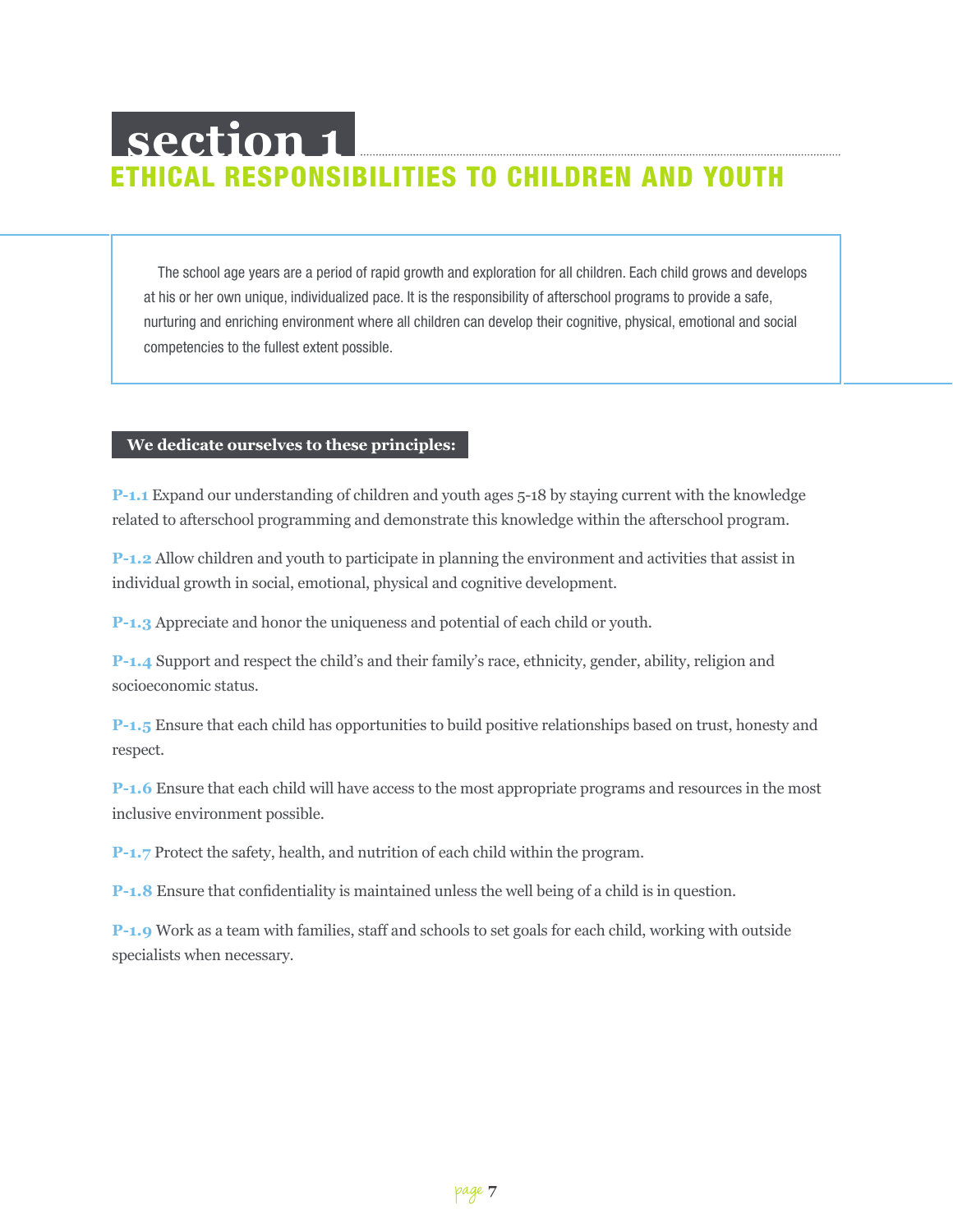# **section 1** ETHICAL RESPONSIBILITIES TO CHILDREN AND YOUTH

#### **As Afterschool Professionals, we:**

- Plan environments that foster the social, emotional, physical and intellectual needs of all children and youth while allowing for independence and creativity by creating a playful, friendly, empowering program space that celebrates the gifts and talents of the children and youth.
- Provide a wide variety of age and developmentally appropriate activities and interactions to encourage a love of learning through curiosity.
- Provide a structure using guidelines and procedures that clearly communicate boundaries and expectations through the use of positive guidance methods, encouraging and supporting cooperative solutions.
- Create a balance within the daily activities that is responsive to the children's abilities, interest, talents, cultures, feelings and temperament.
- Maintain confidentiality of information related to the child unless the child's welfare is at risk. However, when there is reason to believe that a child's welfare is at risk, it is permissible to share confidential information with agencies and individuals who may be able to intervene in the child's interest.
- Report all instances of any form ofsuspected child abuse and/or neglect as outlined by the laws of the individual state/municipality.
- Advocate for policies, procedures and laws that promote quality afterschool programming.
- Establish child-centered practices that will support the development of skills of self-discipline and selfcontrol.
- Ensure that the children's ideas, interests and needs guide the curriculum.
- Provide appropriate curriculum and qualified staff to support the changing needs of children and youth as they grow and mature.
- Provide opportunities for children to become socially and emotionally competent.
- Respect and protect the confidentiality of the children, families, colleagues and the organization.
- Involve all those with relevant knowledge of the child(families, staff , school and specialist) to create an appropriate environment for children and youth.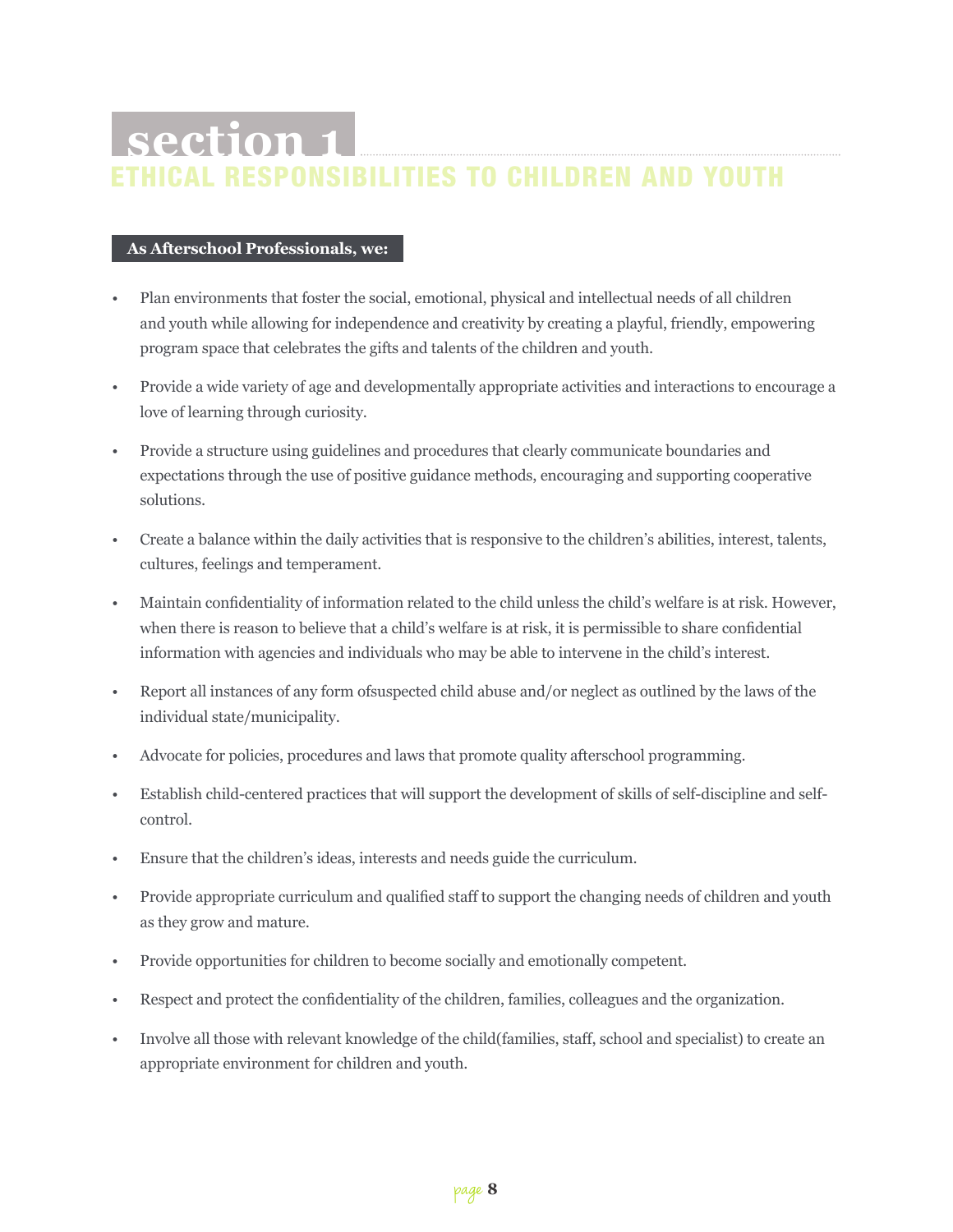# **section 2** ETHICAL RESPONSIBILITIES TO FAMILIES

Families are the primary influence in the lives of children. As afterschool professionals we have a responsibility to work in partnership with family members. Building relationships through these partnerships will support the growth and development of each child or youth. Recognizing that all children grow and develop within the context of their family, the community and their culture will allow opportunities for success for each child by enhancing his or her development.

#### **We dedicate ourselves to these principles:**

**P-2.1** Develop positive relationships with the families served that are based on mutual trust.

**P-2.2** Appreciate, accept and respect each family's uniqueness of culture, language, customs, beliefs and ethnicity .

**P-2.3** Recognize the parents' right to make decisions for their children and respect different childrearing value systems.

**P-2.4** Report all instances of all forms of suspected child abuse and/or neglect as outlined by the laws of the individual state/municipality.

**P-2.5** Share information with families that help them to understand the child's growth and the value of developmentally appropriate afterschool programming.

**P-2.6** Provide opportunities for parents to interact with program staff and other families, and provide information about community resources and professional services to improve their understanding of their children and improve their skills as parents.

**P-2.7** Ensure that confidentiality is maintained unless the well-being of a family is in question.

**P-2.8** Protect the safety and health of each child within the program.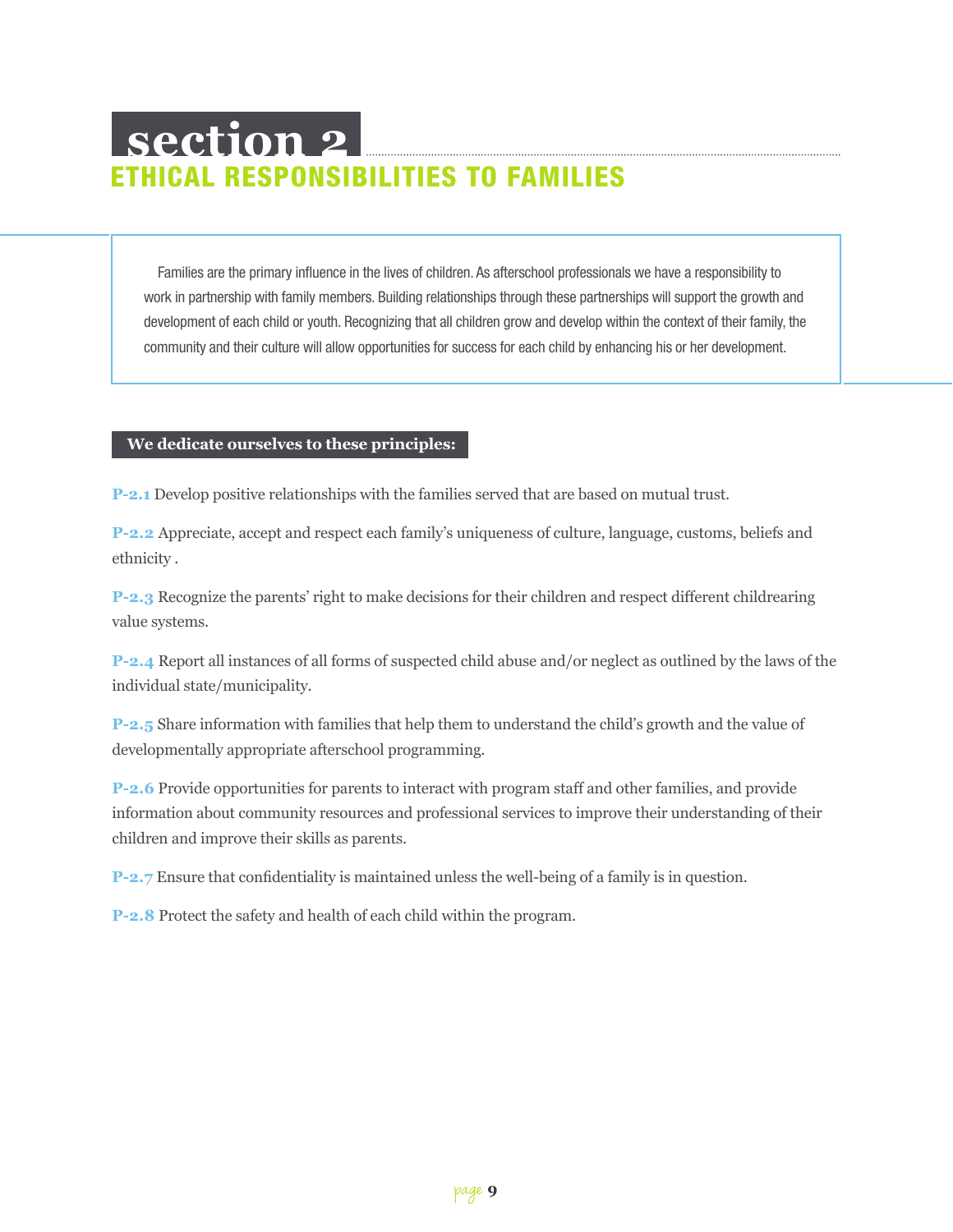# **section 2**

#### **As Afterschool Professionals, we:**

- Welcome all families into our afterschool programming.
- Communicate to families the program philosophy, policies, procedures and personnel qualifications.
- Focus on the strengths and assets of each family unit by encouraging family involvement in our programs.
- Involve families in significant decisions affecting their child(ren).
- Provide community resources to benefit families.
- Communicate with families in a timely manner about incidents involving their child(ren), risks such as exposures to contagious diseases that may result in infection and occurrences that might result in emotional stress.
- Communicate with integrity, honesty and respect to build a trusting, positive relationship with families.
- Develop written policies for the protection of confidentiality and the disclosure of children's records.
- Maintain confidentiality of information related to the child unless the family's welfare is at risk. However, when there is reason to believe that a family's welfare is at risk, it is permissible to share confidential information with agencies and individuals who may be able to intervene in the child's interest.
- Help family members in conflict by working openly, sharing our observations of the child and helping all parties involved make informed decisions. Refrain from becoming an advocate for one party while working within any existing legal order.
- Report all instances of any form of suspected child abuse and/or neglect as outlined by the laws of the individual state/municipality.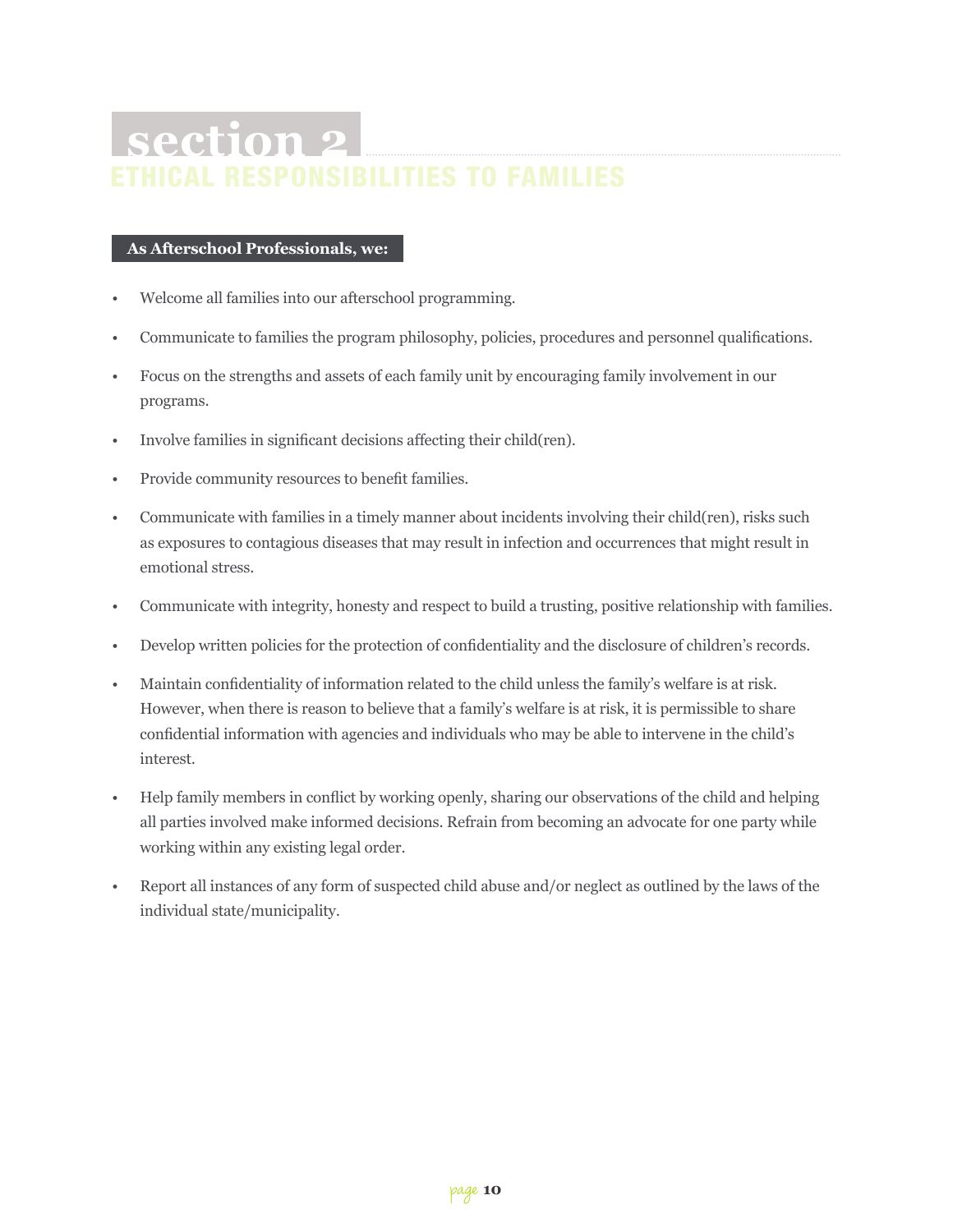# **section 3** ETHICAL RESPONSIBILITIES TO COLLEAGUES

Based on our core values of honesty, integrity, trust and respect, our primary responsibility is to create a caring and cooperative workplace. Within this environment professional satisfaction is valued, human diversity is respected and positive relationships are modeled. The same attitudes and behaviors that support a child's growth and development are equally important with co-workers, employers and employees. Although it is understood that throughout a career in the afterschool field professionals may have different roles and responsibilities, the commitment to ethical conduct remains constant. This code is designed to outline the responsibilities of afterschool professionals to their Co-worker, Employee and Employer.

#### **We dedicate ourselves to these principles:**

**P-3.1** Establish and maintain relationships with other afterschool professionals based on honesty, respect, integrity, trust and cooperation.

**P-3.2** Implement high quality services that align the mission of the program and the needs of the children.

**P-3.3** Provide ongoing program evaluation, information sharing and identify program improvement.

**P-3.4** Support success of all employees through evaluation, mentoring and enhance knowledge and skills though professional growth opportunities.

**P-3.5** Promote and support professional growth opportunities to enhance knowledge and skills.

**P-3.6** Resolve issues of disagreement in a professional manner and according to the policies and procedures of the agency/organization.

**P3.7** Maintain a stable workforce for those who work on behalf of children and youth, through mutual support, teamwork and equitable compensation (salary, benefits, working conditions and schedules).

**P-3.8** Work collaboratively and cooperatively with co-workers.

**P-3.9** Support and encourage co-workers and colleagues in meeting individual needs for professional growth and development.

**P-3.10** Promote policies, procedures and working conditions that encourage mutual respect, competence, well- being and positive relationships among staff members.

**P-3.11** Recognize the importance of professionalism in the workplace at all times.

**P-3.12** Ensure that confidentiality is maintained unless the well-being of a child or staff member is in question.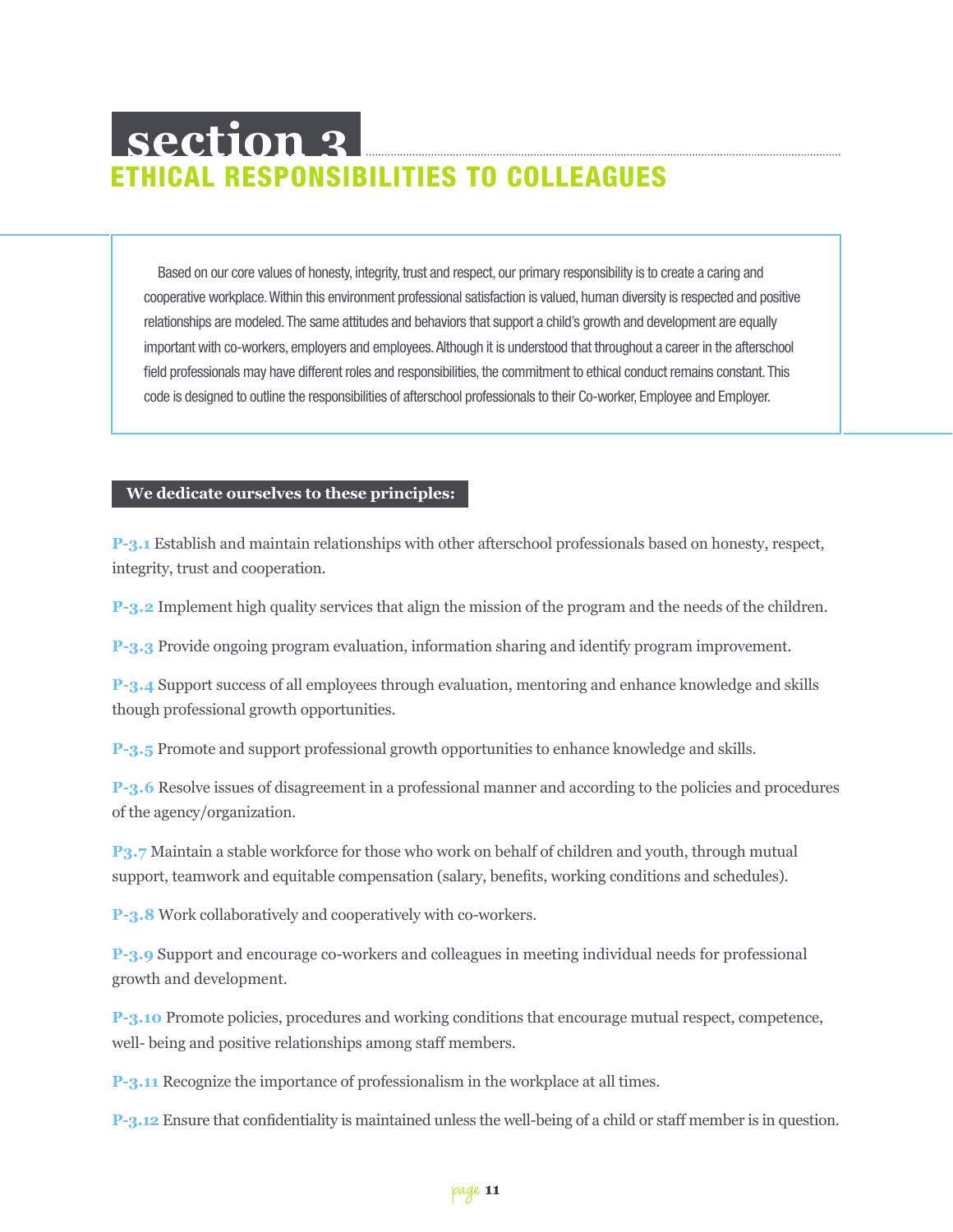# **section 3** ETHICAL RESPONSIBILITIES TO COLLEAGUES

#### **We will support these principles by implementing these practices:**

- Provide, support for and participate in professional growth opportunities to enhance knowledge and skills.
- Establish a fair, respectful and non-threatening evaluation process that is based on relevant employee performance as it relates to the work responsibilities for children and youth as well as program.
- Develop and maintain comprehensive written personnel policies and procedures. These policies shall be reviewed by and made available to all staff members.
- Provide a workplace that is safe, nurturing and emotionally supportive.
- Address the need for programmatic or policy changes through appropriate and established procedures.
- Speak and act on behalf of the organization only when authorized.
- Take appropriate action in the event of the violation of the operating laws or regulations designed to protect children and youth in the event that a colleague's behavior is harmful to the program's emotional climate.
- Base hiring and promotions decisions solely on a person's record of accomplishment and ability to carry out the responsibilities of the position. Participation in discrimination based on race, ethnicity, religion, gender, national origin, culture, disability or sexual preference is strictly forbidden.
- Address issues of concern or disagreement with co-workers in a dignified, honest and respectful manner according to the policies and procedures of the agency/organization.
- Share information and resources with appropriate parties to support quality afterschool programming.
- Maintain confidentiality of information related to staff members unless the staff's welfare is at risk. However, when there is reason to believe that the staff's welfare is at risk, it is permissible to share confidential information with agencies and individuals who may be able to intervene in the staff's interest.
- Engage in collaborative and thoughtful planning with colleagues, children and youth to ensure the alignment of the program's mission with the needs of the children, youth and families.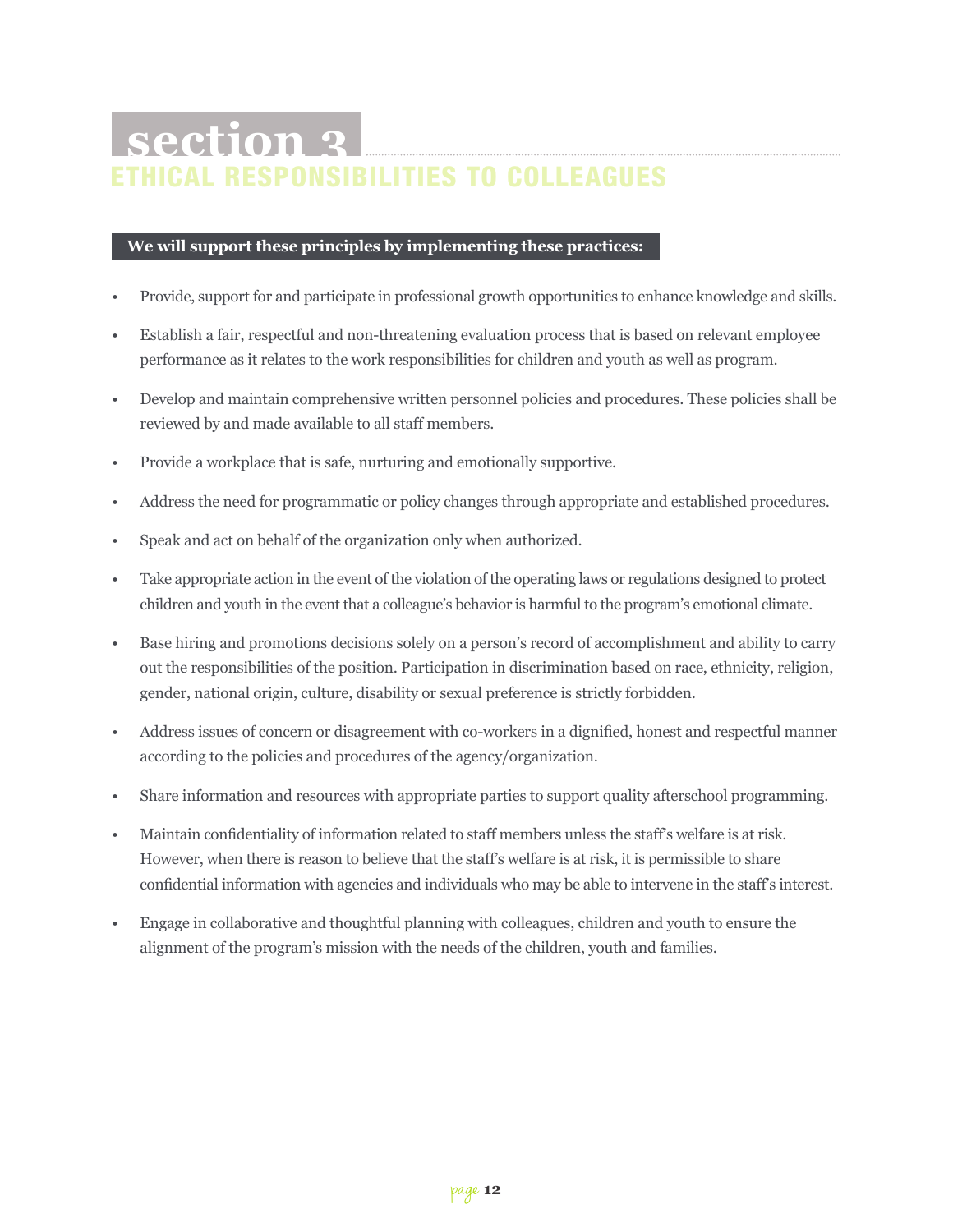# **section 4** ETHICAL RESPONSIBILITIES TO COMMUNITY AND SOCIETY

Our responsibility to the families, community agencies and organizations concerned with the welfare of children and youth is to provide high quality programming staffed with educated, qualified and responsive individuals who have an understanding of the abilities and developmental needs of children and youth. Our responsibility to society is to encourage and support the socialization of the children and youth by providing opportunities to develop leadership and communication skills that will enable them develop in a socially acceptable way. Our responsibilities include engaging in and facilitating collaborations and cooperative agreements that will enhance programming, educating (and informing) others about the need and benefits of afterschool programming and advocating for the welfare and protection of all children and youth.

#### **We dedicate ourselves to these principles:**

**P-4.1** Provide the community with high-quality afterschool programming that meets the needs of the children, youth, their families and the community.

**P-4.2** Provide access to afterschool programming that promotes the well-being of every child and youth by facilitating positive development through age and developmentally appropriate practices.

**P-4.3** Work cooperatively with child-serving agencies and organizations to share the responsibility for the care and education of children and become a collective voice for the rights and welfare of all children and youth.

**P-4.4** Develop positive relationships that work collaboratively to maximize resources and programming available to children and youth.

**P-4.5** Educate and inform others as to the vital role of afterschool programming in the lives of children and the community at large.

**P-4.6** Support the development of policies and laws that promote the well-being of children, youth and families.

**P-4.7** Further the professional development of the field of afterschool programming.

**P-4.8** Promote the afterschool field's commitment to realizing its core values as reflected in this Code.

**P-4.9** Ensure that organizational confidentiality is maintained.

**P-4.10** Work collaboratively with programs, schools and community agencies/organizations to ensure effective transitions for children and youth.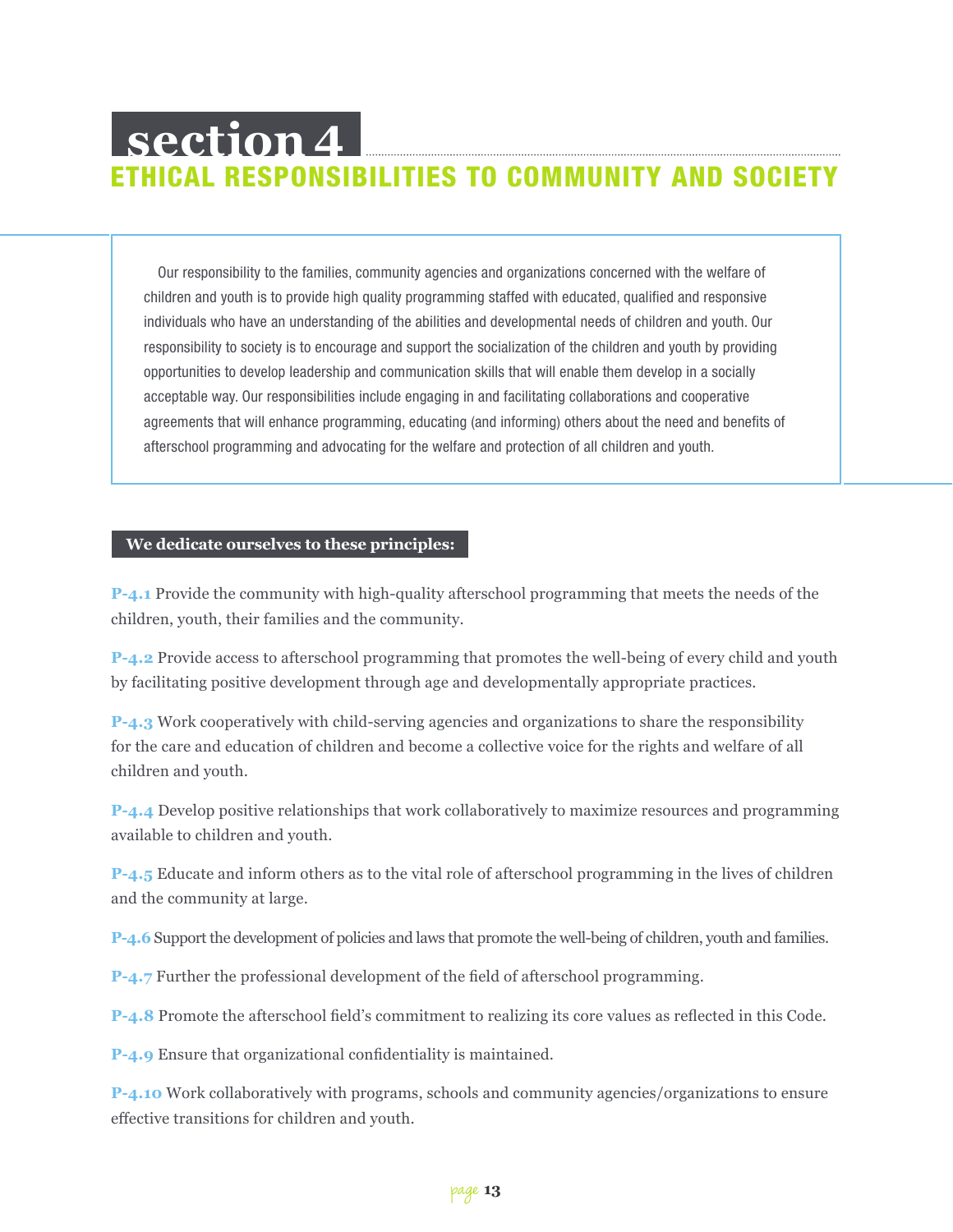# **section 4**ETHICAL RESPONSIBILITIES TO COMMUNITY AND SOCIETY

#### **We will support these principles by implementing these practices:**

- Provide professional and accessible afterschool programming that will enhance the community's ability to raise and support healthy children.
- Establish and/or participate in community organizations that further the development of afterschool programming and professionals.
- Recommend for employment only those who are competent and qualified.
- Learn how the legislative process works in order to advocate for children, youth and families.
- Create a learning environment that encourages, facilitates and supports ongoing professional development.
- Become familiar with and implement laws and regulations within your state that serve to protect the children and youth in your program.
- Create interpersonal and public opportunities to support programs that are advancing and developing children and the afterschool field and take responsibility for observing, monitoring and evaluating programs that fall short of this mission.
- Work collaboratively with community agencies/organizations to ensure the effective transition of children and youth to the afterschool program.
- Maintain confidentiality of information related to the agency/organization unless the welfare of the children or staff is at risk. However, when there is reason to believe that the children's or staff's welfare is at risk, it is permissible to share confidential information with agencies and individuals who may be able to intervene in the children's or staff's interest.